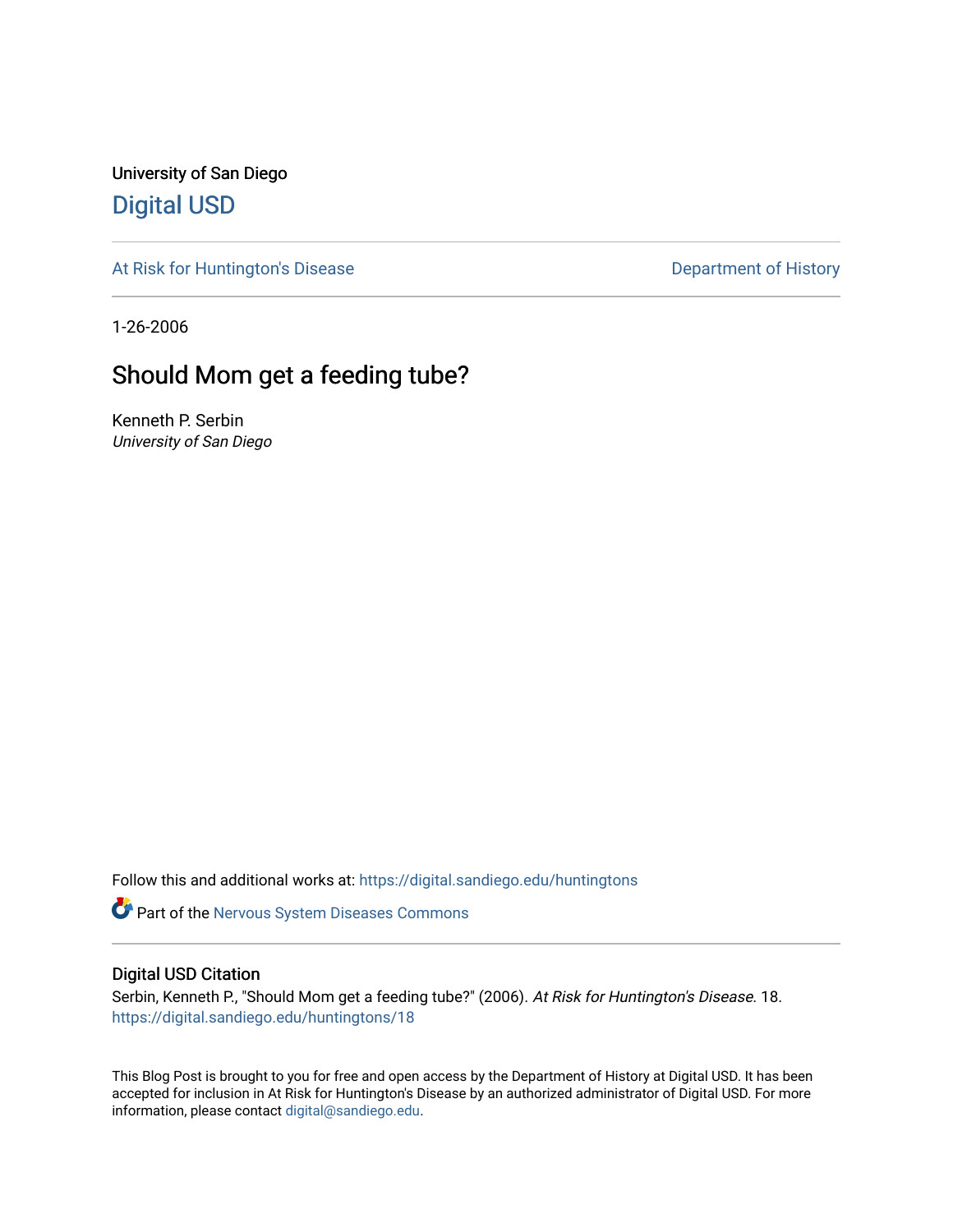# [At Risk for Huntington's Disease](http://curehd.blogspot.com/)

*HD is a genetically caused brain disorder that causes uncontrollable bodily movements and robs people's ability to walk, talk, eat, and think. The final result is a slow, ugly death. Children of parents with HD have a 50-50 chance of inheriting the disease. There is no cure or treatment.*

## Blog Archive

- $\blacktriangleright$  [2021](http://curehd.blogspot.com/2021/) (12)
- $\blacktriangleright$  [2020](http://curehd.blogspot.com/2020/) (16)
- $\blacktriangleright$  [2019](http://curehd.blogspot.com/2019/) (19)
- $\blacktriangleright$  [2018](http://curehd.blogspot.com/2018/) (16)
- $2017(14)$  $2017(14)$
- $\cdot$  [2016](http://curehd.blogspot.com/2016/) (13)
- $\blacktriangleright$  [2015](http://curehd.blogspot.com/2015/) (24)
- $\blacktriangleright$  [2014](http://curehd.blogspot.com/2014/) (24)
- $\blacktriangleright$  [2013](http://curehd.blogspot.com/2013/) (30)
- $\blacktriangleright$  [2012](http://curehd.blogspot.com/2012/) (26)
- $\blacktriangleright$  [2011](http://curehd.blogspot.com/2011/) (33)
- $\blacktriangleright$  [2010](http://curehd.blogspot.com/2010/) (26)
- $\blacktriangleright$  [2009](http://curehd.blogspot.com/2009/) (21)
- $\blacktriangleright$  [2008](http://curehd.blogspot.com/2008/) $(7)$
- $\blacktriangleright$  [2007](http://curehd.blogspot.com/2007/) $(7)$
- $\sqrt{2006} (4)$  $\sqrt{2006} (4)$  $\sqrt{2006} (4)$ 
	- [►](javascript:void(0)) [November](http://curehd.blogspot.com/2006/11/) (1)
	- [►](javascript:void(0)) [October](http://curehd.blogspot.com/2006/10/) (1)
	- $\blacktriangleright$  [February](http://curehd.blogspot.com/2006/02/) (1)
	- $\blacktriangledown$  [January](http://curehd.blogspot.com/2006/01/)  $(1)$ Should Mom get a [feeding](http://curehd.blogspot.com/2006/01/should-mom-get-feeding-tube.html) tube?
- $\blacktriangleright$  [2005](http://curehd.blogspot.com/2005/) (17)

#### About Me **GENE [VERITAS](https://www.blogger.com/profile/10911736205741688185)**

View my [complete](https://www.blogger.com/profile/10911736205741688185) profile

# HD Links

[Huntington's](http://www.hdsa.org/) Disease Society of America [International](http://www.huntington-assoc.com/) Huntington **Association** [Huntington's](http://hddrugworks.org/) Disease Drug **Works** [Huntington's](http://www.hdlighthouse.org/) Disease Lighthouse **[Hereditary](http://www.hdfoundation.org/) Disease Foundation** [Huntington's](http://www.hdac.org/) Disease Advocacy Center Thomas [Cellini Huntington's](http://www.ourtchfoundation.org/) **Foundation** 

#### THURSDAY, JANUARY 26, 2006

- Should Mom get a feeding tube? My HD-stricken mother was rushed from her nursing home to the emergency room last week because of dehydration. She spent almost a
- week there. The hospital staff also found a urinary tract infection.
- As is typical with late-stage HD, my mother can no longer eat normally. The food gets into her windpipe, causing her to spit it out.

As I write she is on intravenous fluids because of another crisis of dehydration. She is in good spirits and still smiles when my dad and sister come to visit her.

But the nursing home people say that it's no longer possible to feed her through her mouth. She also cannot swallow her medications, which are necessary for alleviating the symptoms of HD such as chorea, or shaking.

My dad , my sister, and I now face one of the most difficult decisions we will ever make: should Mom get a feeding tube connected to her stomach?

It may be the only way to save her life.

But it would prolong her decline into the abyss of Huntington's disease. We don't want a Terry Schiavo-like situation, where Mom simply vegetates.

But we recognize that, despite HD's devastation, she maintains a part of her humanity.

Her living will says that no heroic efforts should be made to save her. But she signed that in 2000, when HD had already assaulted her with serious dementia. Did she really know what she was assenting to?

How can we possibly know her thoughts now, when she cannot hold the simplest of conversations?

"She still says constantly, 'I love you,'" my sister told me yesterday. "How could you let that go? That's what's bugging me now."

As the nurses have explained it, "You never no how long someone will live with or without a feeding tube," my sister added. She could go on for years, or just a few months.

And once the tube is connected, will we then face an even more terrible decision of having to disconnect it?

My dad and sister are scheduled to meet with hospice workers, who will give them the pros and cons of the different scenarios.

But no matter how much information we have, this decision isn't going to become any easier.